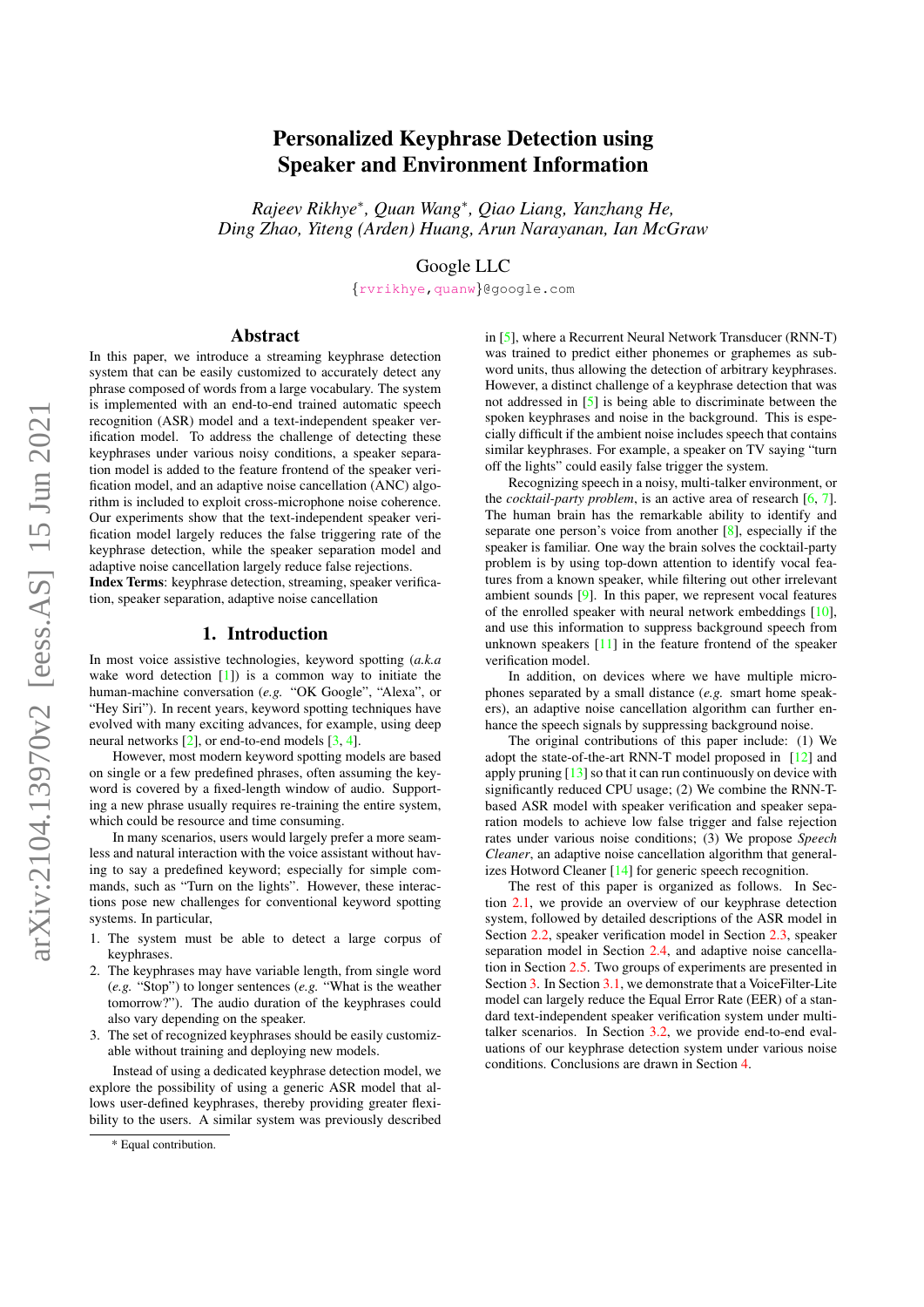<span id="page-1-3"></span>

Figure 1: *Diagram of the proposed keyphrase detection system. The d-vector is obtained in a separate offline enrollment process.*

# 2. Methods

#### <span id="page-1-0"></span>2.1. System overview

A diagram of the proposed keyphrase detection system is provided in Fig. [1.](#page-1-3)

#### *2.1.1. Feature frontend*

A shared feature frontend is used by all speech models in the system. This frontend first applies automatic gain control [\[15\]](#page-4-14) to the input audio, then extracts 32ms-long Hanning-windowed frames with a step of 10ms. For each frame, 128-dimensional log Mel-filterbank energies are computed in the range between 125Hz and 7500Hz. These filterbank energies are then stacked by 4 frames and subsampled by 3 frames, resulting in final features of 512 dimensions with a frame rate of 30ms.

## *2.1.2. d-vector*

The d-vector is an embedding vector that represents the voice characteristics of the enrolled user. It is obtained by prompting the user to follow an offline voice enrollment process [\[16,](#page-4-15) [17\]](#page-4-16). At runtime, the d-vector is used in two ways: (1) It is used as a side input to the speaker separation model [\[11\]](#page-4-10) to remove feature components not from the target speaker; (2) It represents the enrolled speaker in the speaker verification model.

#### *2.1.3. Keyphrase detection*

The keyphrase detection system triggers only when both of the following conditions are met:

- 1. The text-independent speaker verification system successfully verifies the target enrolled user.
- 2. The recognized text from the speech recognition model successfully matches one of the predefined keyphrases via regular expression pattern matching.

Given this, there are two main sources of errors: (1) False accepts, where either a phrase other than the keyphrase or a keyphrase spoken by an unknown speaker (for example, in the background) triggers the detection system. (2) False rejects, where either the keyphrase was not recognized correctly by the ASR model, or the target user was mis-identified by the speaker verification system.

#### <span id="page-1-1"></span>2.2. Speech recognition

The speech recognition model is an end-to-end RNN Trans-ducer (RNN-T) model [\[18\]](#page-4-17) with a similar architecture as proposed in [\[19,](#page-4-18) [12\]](#page-4-11). The target output vocabulary consists of 4096 word-pieces. The encoder network has 8 CIFG-LSTM

layers [\[20\]](#page-4-19) and the prediction network has 2 CIFG-LSTM layers. Each CIFG-LSTM layer has 2048 hidden units followed by a projection size of 640 units. The joint network has 640 hidden units and a softmax layer with 4096 units. To meet the memory constraints of running the speech recognition model continuously on-device, we shrink the model by applying 60% sparsity [\[13\]](#page-4-12) to each CIFG-LSTM layer in order to reduce the CPU usage, and consequently prolong the life of the device. The total model size is 42MB after sparsification and quantization [\[21\]](#page-4-20). The model is trained on 400K hours of multi-domain data including YouTube, voice search, farfield and telephony speech  $[22]$ . We also add domain-ID to the model input during training and inference, which further improves the speech recognition quality in the target domain [\[12\]](#page-4-11).

In this work, we focus on home automation applications. To achieve this, we combine the domain-IDs for voice search and farfield domains during training, and use this ID during inference. However, since the target keyphrases tested in our work are common voice command queries, such as "Stop" or "Turn on the light", they appear frequently in the target domain training data. This in turn causes the ASR to have an implicit bias towards hypothesizing these keyphrases during inference.

## <span id="page-1-2"></span>2.3. Speaker verification

Many keyword spotting systems are shipped together with a speaker verification (SV) model. The speaker verification model not only enables features such as personalized queries [\[23\]](#page-4-22) (*e.g.* "What's on my calendar?"), but also largely reduces the false accept rate of the keyword spotting system.

Since conventional keyword spotting systems only support single or a few keywords (e.g. "OK Google" and "Hey Google"), the speaker verification model shipped with them is also usually text-dependent. However, for a personalized keyphrase detection system that needs to support theoretically an infinite number of keyphrases, a text-independent speaker verification model must be used.

In this work, we use a text-independent model trained with the generalized end-to-end extended-set softmax loss [\[10,](#page-4-9) [24\]](#page-4-23). Most of our training data are from a vendor collected multi-language speech query dataset covering 37 locales. We also added public datasets including LibriVox, CN-Celeb [\[25\]](#page-4-24), TIMIT [\[26\]](#page-4-25), and VCTK [\[27\]](#page-4-26) to the training data for domain robustness. Multi-style training (MTR) [\[28,](#page-4-27) [29,](#page-4-28) [30\]](#page-4-29) with SNR ranging from 3dB to 15dB is applied during the training process for noise robustness. The speaker verification model has 3 LSTM layers each with 768 nodes and a projection size of 256. The output of the last LSTM layer is then linearly transformed to the final 256-dimension d-vector.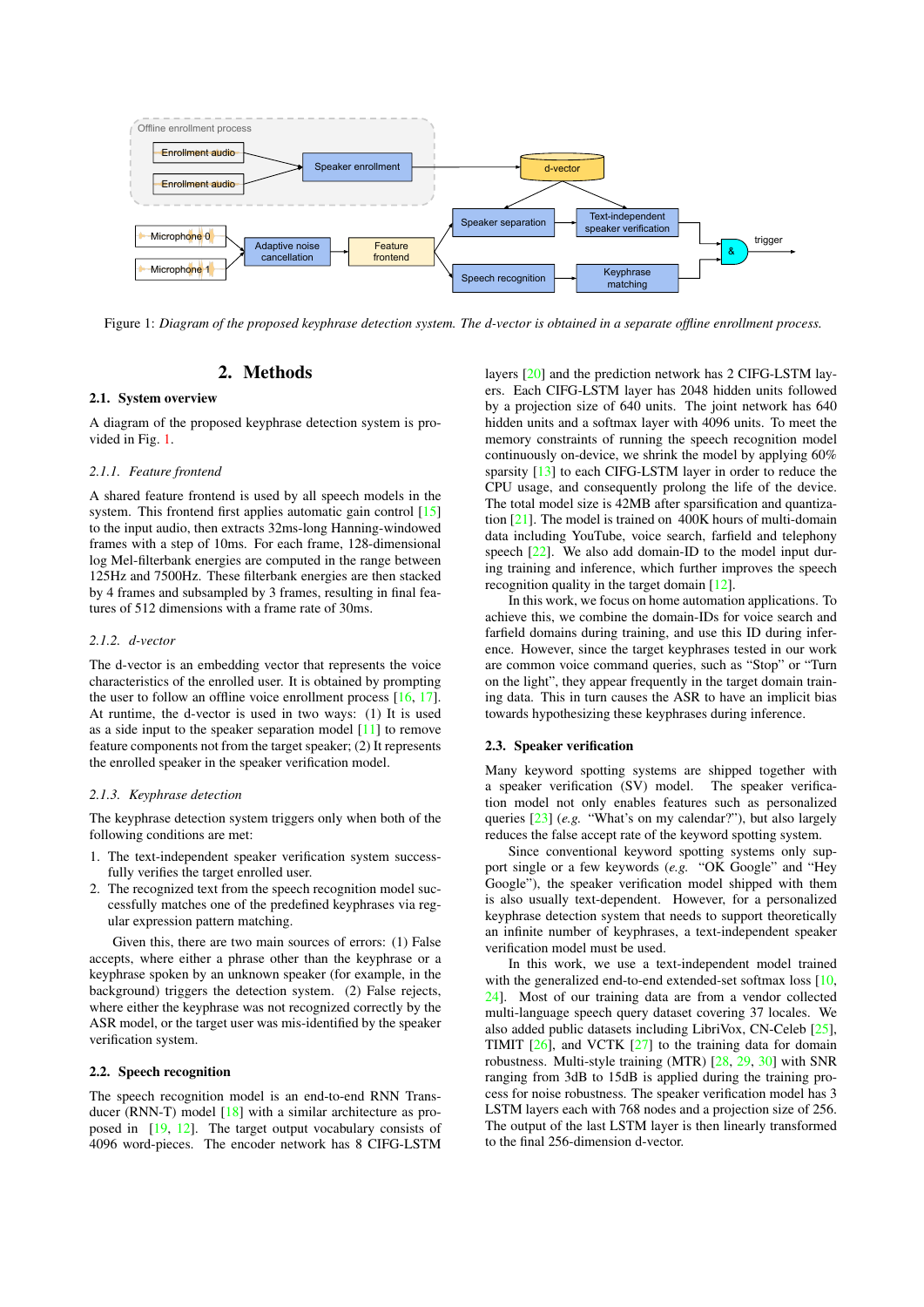## <span id="page-2-0"></span>2.4. Speaker separation

Since the ASR model is implicitly biased towards keyphrases in the target domain, we found that keyphrase detection has a low false rejection rate, even under noisy background conditions. In contrast, speaker verification systems are vulnerable to overlapping speech. For example, when the target user and an interfering speaker speak at the same time, the speaker verification system might reject the utterance, as the d-vector computed from overlapping speech would be very different to the d-vector derived from the target user speech alone.

Since speaker verification is critical to reducing false triggering, it is important to address the challenge of accurate speaker verification in multi-talker conditions. In this work, we use the VoiceFilter-Lite model [\[11\]](#page-4-10) to enhance the input features from a single, enrolled speaker to the speaker verification model while masking out background speech.

Unlike other speech enhancement or separation models [\[31,](#page-4-30) [32,](#page-4-31) [33,](#page-4-32) [34\]](#page-4-33), VoiceFilter-Lite has these benefits: (1) It directly enhances filterbank energies instead of the audio waveform, which largely reduces the number of runtime operations; (2) It supports streaming inference with low latency; (3) It uses an adaptive suppression strength, such that it is only effective on overlapping speech, avoiding unnecessary over-suppression; (4) It is optimized for on-device applications [\[21\]](#page-4-20). For more details on the training data and model topology of VoiceFilter-Lite, please refer to [\[11\]](#page-4-10).

## <span id="page-2-1"></span>2.5. Adaptive noise cancellation

On devices which have more than one microphone such as smart speakers and mobile phones, an adaptive noise-cancellation (ANC) algorithm  $[35]$  can be used to learn a filter that suppresses noise based on the correlation of the audio signals at multiple microphones during noise-only segments.

Such an algorithm was proposed in [\[14\]](#page-4-13) for noise-robust keyword spotting. For our personalized keyphrase detection system, we use a module code-named *Speech Cleaner*. Unlike Hotword Cleaner [\[14\]](#page-4-13) where the adaptive filter coefficients are estimated using a FIFO buffer, in *Speech Cleaner*, the adaptive filter coefficients are determined from a three second-long period of non-speech audio that precedes the speech signal. These coefficients are then kept frozen in order to suppress noise during the epoch containing speech.

## 3. Experiments

#### <span id="page-2-3"></span><span id="page-2-2"></span>3.1. Multi-talker speaker verification

Our first group of experiments focuses on addressing the multitalker speaker verification challenge. We evaluate the standard speaker verification task under various noise conditions with and without a VoiceFilter-Lite model, while the noise source can be either non-speech noise or an interference speaker, and the room condition can be either additive or reverberant to simulate both near-field and far-field devices.

#### *3.1.1. Datasets*

For this evaluation, we use a vendor-provided English speech query dataset. There are 8,069 utterances from 1,434 speakers in the enrollment list, and 194,890 utterances from 1,241 speakers in the test list. The interference speech are from a separate English dev-set consisting of 220,092 utterances from 958 speakers. The non-speech noises are from various sources such as ambient noises recorded in silent environments, cafes, vehi-

<span id="page-2-5"></span>

|  |                               |  |  | Table 1: Equal Error Rate $(\%)$ of our speaker verification |  |
|--|-------------------------------|--|--|--------------------------------------------------------------|--|
|  |                               |  |  | system under various noise conditions, with and without a    |  |
|  | VoiceFilter-Lite (VFL) model. |  |  |                                                              |  |

| <b>Noise</b> | <b>Room</b> | <b>SNR</b> | EER $(\% )$   |          |  |
|--------------|-------------|------------|---------------|----------|--|
| source       |             | (dB)       | <b>No VFL</b> | With VFL |  |
|              | Clean       | 0.65       | 0.64          |          |  |
|              | Additive    | $-5$       | 5.30          | 5.23     |  |
|              |             | 0          | 2.04          | 2.01     |  |
| Non-speech   |             | 5          | 1.22          | 1.22     |  |
|              | Reverb      | $-5$       | 6.51          | 6.53     |  |
|              |             | 0          | 2.90          | 2.91     |  |
|              |             | 5          | 1.60          | 1.59     |  |
|              | Additive    | $-5$       | 12.83         | 4.24     |  |
|              |             | 0          | 8.34          | 2.35     |  |
| Speech       |             | 5          | 4.99          | 1.47     |  |
|              | Reverb      | $-5$       | 17.76         | 7.03     |  |
|              |             | 0          | 11.04         | 3.63     |  |
|              |             | 5          | 6.41          | 2.09     |  |

cles, and audio clips of music and sound effects downloaded from [gettyimages.com.](https://www.gettyimages.com/)

#### *3.1.2. Results*

In Table [1,](#page-2-5) we can see that under both clean and non-speech noise conditions, adding VoiceFilter-Lite does not affect the EER of the speaker verification system. This is expected because VoiceFilter-Lite uses an adaptive suppression strength, as explained in [\[11\]](#page-4-10). However, under speech noise conditions, VoiceFilter-Lite largely reduces the EER of the speaker verification system, under both additive and reverberant room conditions, and for various signal-to-noise ratio (SNR) setups. On average, VoiceFilter-Lite offers a relative 67.4% EER reduction under speech noise conditions. Similar results had been reported by researchers using different models and data [\[33\]](#page-4-32).

### <span id="page-2-4"></span>3.2. Keyphrase detection in the presence of ambient noise

Our second group of experiments focuses on evaluating the overall performance of the keyphrase detection system under various noise conditions. Specifically, we use two key metrics to evaluate the performance: (1) the number of false acceptance per hour (FA/h), which measures how many keyphrases are incorrectly accepted by the system; and (2) the false rejection rate (FRR), which measures the percentage of true keyphrases that are ignored by the system.

#### *3.2.1. Datasets*

To evaluate FA/h, we used a dataset consisting of 156 hours of English speech from curated and hand-annotated YouTube videos [\[22\]](#page-4-21). This dataset is designed to mimic background noise, and contains no true keyphrases. As such, phrases in this dataset that trigger the detection system are considered false accepts. We generated d-vectors by enrolling human speakers from a custom, in-house database of speakers.

To evaluate FRR, we used two datasets containing a set of commonly used keyphrases such as "remind me to set an alarm", "turn off the lights", and "set a timer". First, we synthesized a dataset of 98 Text-to-Speech (TTS) speakers, each with 1000 keyphrases, using a previously published method [\[36\]](#page-4-35). Additionally, we evaluated the performance on a set of vendorprovided keyphrases consisting of 61,555 utterances from 250 speakers with an average of 240 utterances per speaker. Each ut-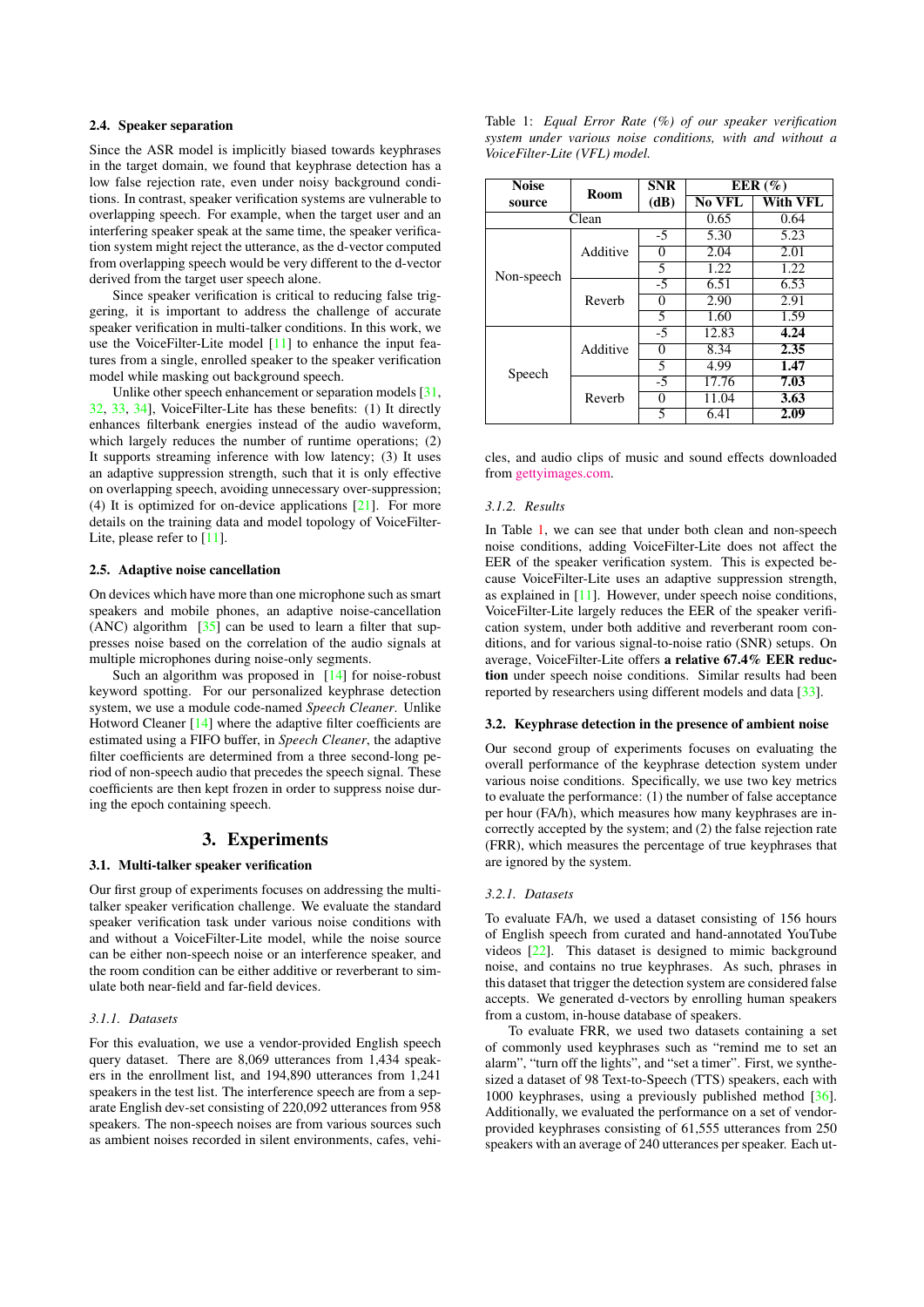<span id="page-3-1"></span>Table 2: *Overall end-to-end performance of our keyphrase detection system on a variety of datasets augmented with different noise sources. SV: speaker verification. VFL: VoiceFilter-Lite*

| <b>Noise</b>                                         | <b>SNR</b>     | N <sub>0</sub> | With SV                    |                   |                  |  |  |
|------------------------------------------------------|----------------|----------------|----------------------------|-------------------|------------------|--|--|
| Source                                               | (dB)           | SV             | $\overline{\text{No}}$     | VFL               | VFL              |  |  |
|                                                      |                |                | VFL                        | $\rightarrow$ ASR | $\rightarrow$ SV |  |  |
| <b>Synthetic Text-to-Speech generated keyphrases</b> |                |                |                            |                   |                  |  |  |
| False Rejection Rate (%)                             |                |                |                            |                   |                  |  |  |
| Clean                                                |                |                | 2.27                       | 2.27              | 2.27             |  |  |
|                                                      | $-5$           | 13.6           | 15.3                       | 15.2              | 14.8             |  |  |
| Non-speech                                           | $\overline{0}$ | 6.81           | 7.02                       | 6.95              | 6.92             |  |  |
|                                                      | 5              | 2.27           | 2.27                       | $2.\overline{27}$ | 2.27             |  |  |
|                                                      | $-5$           | 59.9           | 71.9                       | 71.8              | 59.9             |  |  |
| Speech                                               | $\overline{0}$ | 28.6           | 41.9                       | 40.8              | 29.6             |  |  |
|                                                      | 5              | 19.6           | 34.9                       | 32.8              | 19.6             |  |  |
|                                                      |                |                | Vendor-provided keyphrases |                   |                  |  |  |
|                                                      |                |                | False Rejection Rate (%)   |                   |                  |  |  |
| Clean                                                |                |                |                            | 6.27              | 6.27             |  |  |
|                                                      | $-5$           | 21.8           | 23.6                       | 23.4              | 23.6             |  |  |
| Non-speech                                           | $\overline{0}$ | 7.62           | 10.9                       | 9.42              | 10.8             |  |  |
|                                                      | 5              | 3.63           | 8.42                       | 8.12              | 8.37             |  |  |
| Speech                                               | $-5$           | 89.1           | 92.7                       | 88.2              | 89.1             |  |  |
|                                                      | $\overline{0}$ | 61.8           | 74.5                       | 73.8              | 61.8             |  |  |
|                                                      | 5              | 23.6           | 36.4                       | 36.2              | 22.8             |  |  |
| YouTube (no keyphrases)                              |                |                |                            |                   |                  |  |  |
| <b>False Acceptance / hour</b>                       |                |                |                            |                   |                  |  |  |
| 0.0286<br>0.0354<br>0.0354<br>0.395                  |                |                |                            |                   |                  |  |  |

terance was hand transcribed. For both datasets, we generated d-vectors from four enrollment utterances (e.g. "Hey Google, remind me to water my plants"). Each speaker was enrolled separately to mimic single-user devices. The remaining utterances were used for evaluation. We augmented both datasets with either speech or non-speech background noise with reverberation at three different SNR levels using MTR.

To evaluate adaptive noise cancellation, we prepended each utterance with three seconds of silence before applying MTR. As a result, each utterance had three seconds of pure noise before the start of the main audio, which we used to estimate and freeze the *Speech Cleaner* filter coefficients. We used the same noise sources and room configurations in all experiments.

# *3.2.2. Results*

The overall performance (averaged across speakers) of our keyphrase detection system on the three above-mentioned datasets is shown in Table [2.](#page-3-1) We observed that including speaker verification alone significantly decreased FA/h from 0.395 to 0.035 (rel.  $91\%$ ). Adding a VoiceFilter-Lite (VFL) speaker separation model in the frontend of speaker verification, but not ASR, further reduced FA/h by improving speaker verification accuracy. Therefore, knowledge of speaker identity is sufficient to reduce false triggering.

This reduction in FA/h (no VFL), however, was accompanied by a 46.5% increase in FRR in the multi-talker and a  $3.08\%$  increase in the non-speech case (SNR = 0dB) relative to the model with no speaker verification. We observed a similar trend for the vendor-provided data with a rel. 20.6% increase in FRR when speech background noise was added  $(SNR = 0dB)$ . In both datasets, non-speech background noise resulted in far fewer false rejections than the multi-talker scenario. It is important to note that the increase in false rejections was primarily due to incorrect speaker verification (64% of errors), rather than

<span id="page-3-2"></span>

| Table 3: False Rejection Rates $(\%)$ of our keyphrase detection |
|------------------------------------------------------------------|
| system on vendor-provided keyphrases with and without adap-      |
| tive noise cancellation.                                         |

| <b>Noise</b> | <b>SNR</b> | SV               |                    | $\mathbf{VFL} \rightarrow \mathbf{SV}$ |                    |
|--------------|------------|------------------|--------------------|----------------------------------------|--------------------|
| Source       | (dB)       | No<br><b>ANC</b> | With<br><b>ANC</b> | No<br><b>ANC</b>                       | With<br><b>ANC</b> |
| Clean        |            | 6.27             | 6.19               | 6.27                                   | 6.19               |
|              | $-5$       | 23.6             | 11.7               | 23.6                                   | 11.45              |
| Non-speech   | 0          | 10.9             | 3.72               | 10.8                                   | 3.42               |
|              | 5          | 8.42             | 2.85               | 8.37                                   | 2.72               |
|              | $-5$       | 92.7             | 75.6               | 89.1                                   | 72.8               |
| Speech       | 0          | 74.5             | 56.4               | 61.8                                   | 46.2               |
|              | 5          | 36.4             | 35.7               | $\overline{22.8}$                      | 22.4               |

incorrect speech recognition.

Adding a speaker separation (VFL) model to the feature frontend of speaker verification reduced the FRR from 41.9% to 29.6%, resulting in a 29.4% reduction in FRR in the SNR =  $0dB$ multi-talker case relative to the model with only speaker verification. In particular, for both the TTS and vendor-provided datasets, adding speaker separation mitigated the increase in FRR caused by speaker verification. This improvement was due to the fact that VFL is effective at identifying and suppressing overlapping speech from a non-enrolled speaker, which in turn improved speaker verification accuracy. As a consequence of this all three models performed similarly in the non-speech background case. Notably, adding speaker separation to the feature frontend of the ASR alone did not produce a similar decrease in FRR, underscoring the fact that the false rejections in this keyphrase detection system are primarily due to speaker verification errors in the presence of speech background noise.

Finally, to further improve the robustness of our keyphrase detection system to background noise, we included adaptive noise cancellation (ANC) in the feature frontends of both ASR and speaker verification. Relative to the model with only speaker verification, adding ANC reduced FRR by 68.3% in the non-speech and  $25.2\%$  in the speech background noise (SNR = 0dB) situations respectively. We refer the reader to Table [3](#page-3-2) for a full description of the results.

Altogether, using both TTS and vendor-provided data, we have demonstrated that adding speaker verification, separation and adaptive noise cancellation results in a personalized keyphrase detection system that is robust to both background noise and overlapping speech.

# 4. Conclusions

<span id="page-3-0"></span>We proposed a streaming personalized keyphrase detection system that is highly robust to background noise and overlapping speech. We used a RNN-T based ambient ASR model that was pruned to fit on-device constraints and implicitly biased it towards voice commands via domain-id. To compensate for false triggering caused by biasing, we used a text-independent speaker verification model that rejected all keyphrases from non-enrolled speakers, which reduced FA/h by 91%. To mitigate the increased false rejections caused by speaker verification in the multi-talker scenario, we added a speaker separation model to the feature frontend of the speaker verification system. This resulted in a 67.4% reduction of speaker verification EER and a 29.4% reduction of FRR when the background contains overlapping speech. We also proposed *Speech Cleaner*, a multi-microphone adaptive noise cancellation algorithm that further reduced FRR for noisy conditions.